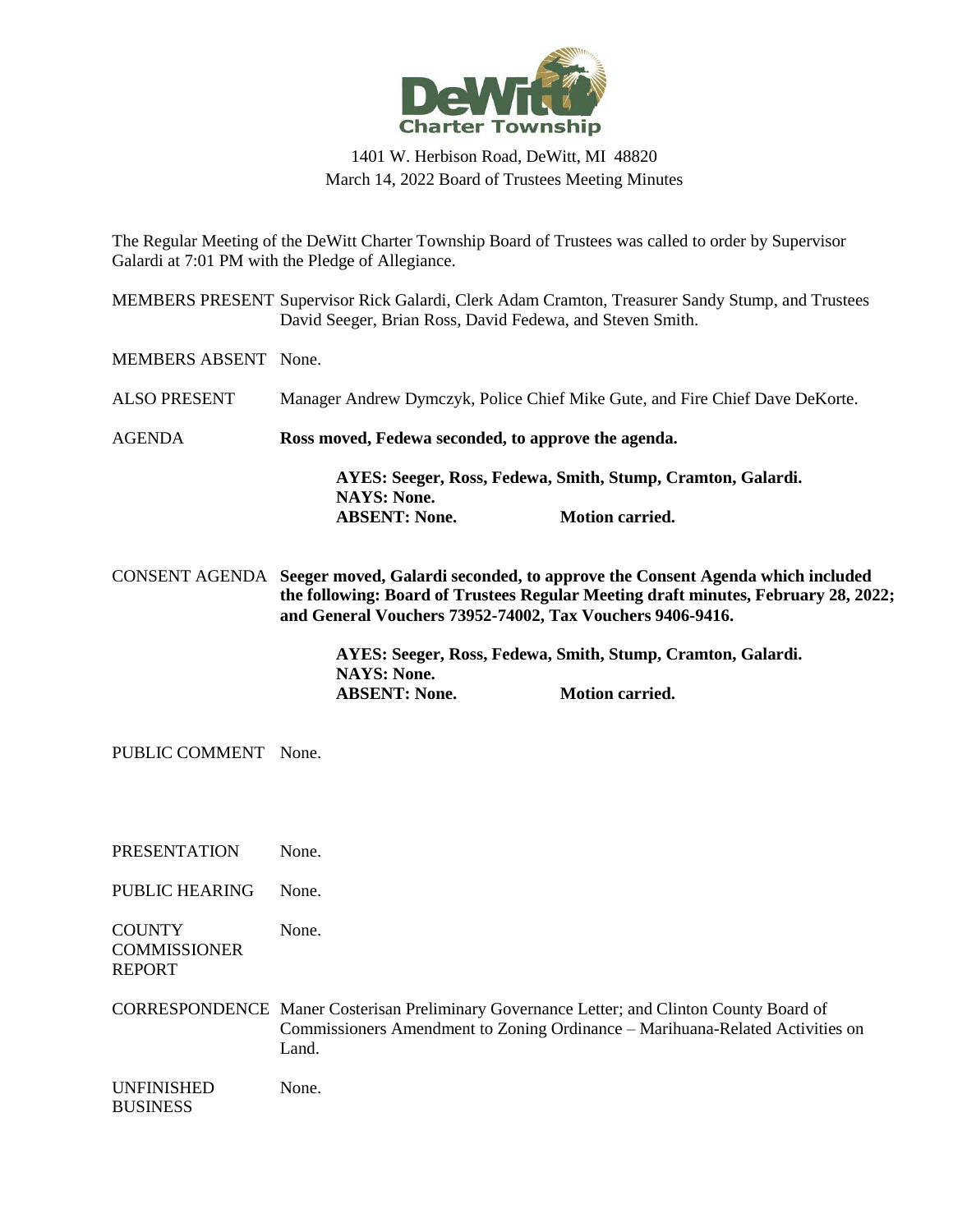NEW BUSINESS Final Project Plan for SCCMUA Plant Improvements and Submittal for SRF Funding

Southern Clinton County Municipal Utilities Authority (SCCMUA) has worked with its consultants to identify a plan that will keep SCCMUA sustainable for the next 20 years based on the facilities' growth projections and mechanical needs.

The overall projected cost is nearly \$16 million which includes a 25% contingency as market conditions are currently challenging to predict. DeWitt Township's estimated portion of this cost is \$8.5 million. Submittal of the final project plan of SCCMUA's enhancements to the State of Michigan and submittal for State Revolving Fund (SRF) dollars does not commit SCCMUA to the project costs or SRF financing. If the project plan and SRF dollars are approved by the State of Michigan, the SCCMUA Board would still have to vote to accept this scope of work and type of funding.

The Budget and Finance Committee of SCCMUA is evaluating options for financing. This includes SRF dollars on a 30-year or 20-year interest rate, the use of SCCMUA reserve funds, and possible federal and state infrastructure grant opportunities.

SCCMUA Managing Director Gurski is asking each community for a resolution of support for submitting the project plan of plant enhancements and request for use of SRF dollars to the State of Michigan. Manager Dymczyk recommends adoption of the attached resolution of support. Managing Director Gurski attended the March 14, 2022 Regular Board Meeting to answer any Board questions. He presented that there is a desired March 2023 bid opening for the project.

**Cramton moved, Ross seconded, to approve Resolution #2022-03-04 authorizing SCCMUA and its consultants Moore and Bruggink to prepare and submit a project plan for State Revolving Fund financing for SCCMUA plant enhancements.**

**AYES: Seeger, Ross, Fedewa, Smith, Stump, Cramton, Galardi. NAYS: None. ABSENT: None. Motion carried.**

| Michigan Municipal<br><b>Risk Management</b><br>Authority (MMRMA)<br>Grant | MMRMA provide different opportunities throughout the year to apply for grants. One of<br>the programs is the Risk Avoidance Program (RAP) grant. Fire Chief DeKorte spoke<br>about the grant program at the November 8, 2021 Board meeting. The grant will be used<br>to purchase in-vehicle recording systems for the fire department's nine fire apparatuses.                                                                                                                                                                                                            |
|----------------------------------------------------------------------------|----------------------------------------------------------------------------------------------------------------------------------------------------------------------------------------------------------------------------------------------------------------------------------------------------------------------------------------------------------------------------------------------------------------------------------------------------------------------------------------------------------------------------------------------------------------------------|
|                                                                            | The application for the grant was submitted in November 2021. The grant awards<br>committee for MMRMA met in February of 2022 to review the grant requests.                                                                                                                                                                                                                                                                                                                                                                                                                |
|                                                                            | On February 23, 2022, Phil Kamm, Fire/EMS Risk Consultant for MMRMA, notified<br>Fire Chief DeKorte that DeWitt Township will be awarded the grant funds and that the<br>funds will cover 100 percent of the grant request, or \$7,270.00. Typically, MMRMA<br>awards 50 percent of the grant request. MMRMA is very interested in the use of cameras<br>in fire apparatus as this is a rarity in the Lansing area. They are looking forward to the<br>documentation of driving, traffic conditions, traffic control, traffic collisions, and fire<br>scene documentation. |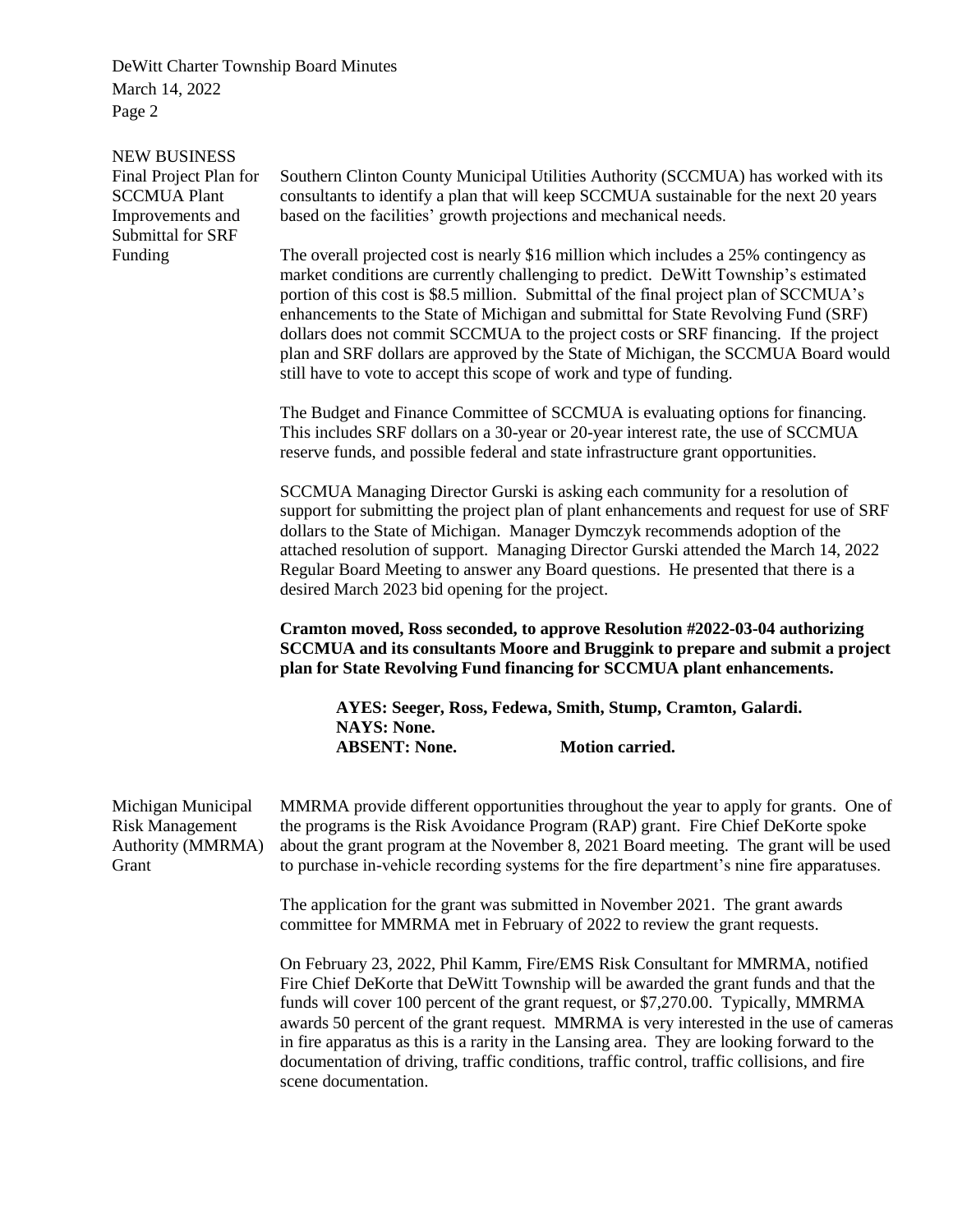|                                                  | Fedewa moved, Ross seconded, to authorize the Fire Chief and Manager to accept<br>the RAP Grant from MMRMA.                                                                                                                                                                                                                                                                                                                                |                                                                                                                                                                                                                                                                                                                                                                                                                                                                    |  |
|--------------------------------------------------|--------------------------------------------------------------------------------------------------------------------------------------------------------------------------------------------------------------------------------------------------------------------------------------------------------------------------------------------------------------------------------------------------------------------------------------------|--------------------------------------------------------------------------------------------------------------------------------------------------------------------------------------------------------------------------------------------------------------------------------------------------------------------------------------------------------------------------------------------------------------------------------------------------------------------|--|
|                                                  | AYES: Seeger, Ross, Fedewa, Smith, Stump, Cramton, Galardi.<br><b>NAYS: None.</b>                                                                                                                                                                                                                                                                                                                                                          |                                                                                                                                                                                                                                                                                                                                                                                                                                                                    |  |
|                                                  | <b>ABSENT: None.</b>                                                                                                                                                                                                                                                                                                                                                                                                                       | <b>Motion carried</b>                                                                                                                                                                                                                                                                                                                                                                                                                                              |  |
| <b>Clerks Association</b><br>Scholarship         |                                                                                                                                                                                                                                                                                                                                                                                                                                            | Capitol Area Municipal The Capitol Area Municipal Clerks Association (CAMCA) annually awards a scholarship<br>to one of its members to attend the Michigan Association of Municipal Clerks (MAMC)<br>Institute. This year, Clerk Cramton was selected as the recipient.                                                                                                                                                                                            |  |
|                                                  |                                                                                                                                                                                                                                                                                                                                                                                                                                            | Stump moved, Smith seconded, to accept, into the General Fund, the scholarship<br>award from the Capitol Area Municipal Clerks Association in the amount of \$325.                                                                                                                                                                                                                                                                                                 |  |
|                                                  |                                                                                                                                                                                                                                                                                                                                                                                                                                            | AYES: Seeger, Ross, Fedewa, Smith, Stump, Cramton, Galardi.                                                                                                                                                                                                                                                                                                                                                                                                        |  |
|                                                  | <b>NAYS: None.</b><br><b>ABSENT: None.</b>                                                                                                                                                                                                                                                                                                                                                                                                 | <b>Motion carried.</b>                                                                                                                                                                                                                                                                                                                                                                                                                                             |  |
| <b>Public Safety</b><br>Committee<br>Appointment | Steven Lennartz has applied to serve on the Public Safety Committee. He has served and<br>retired from the DeWitt Charter Township Fire Department, and is passionate about<br>Public Safety in this community. He comes to the assignment recommended by Trustee<br>Fedewa and Fire Chief DeKorte.                                                                                                                                        |                                                                                                                                                                                                                                                                                                                                                                                                                                                                    |  |
|                                                  | vacancies:                                                                                                                                                                                                                                                                                                                                                                                                                                 | With this appointment, DeWitt Charter Township will have the following Committee<br>• Board of Review $-1$ (alternate, ending $1/1/2023$ )<br>• Corridor Improvement Authority – 2 (ending $12/31/2025$ )<br>• Public Safety Committee $-1$ (ending $12/31/2023$ )<br>• Salary Compensation Commission - 1 (ending 12/31/2023)<br>• Zoning Board of Appeals $-1$ (ending $12/31/2023$ )                                                                            |  |
|                                                  | Seeger moved, Smith seconded, to concur with Supervisor Galardi's appointment of<br>Steven Lennartz to the Public Safety Committee for the remainder of a 4-year term<br>that expires on $12/31/2025$ .                                                                                                                                                                                                                                    |                                                                                                                                                                                                                                                                                                                                                                                                                                                                    |  |
|                                                  | <b>NAYS: None.</b>                                                                                                                                                                                                                                                                                                                                                                                                                         | AYES: Seeger, Ross, Fedewa, Smith, Stump, Cramton, Galardi.                                                                                                                                                                                                                                                                                                                                                                                                        |  |
|                                                  | <b>ABSENT: None.</b>                                                                                                                                                                                                                                                                                                                                                                                                                       | <b>Motion carried.</b>                                                                                                                                                                                                                                                                                                                                                                                                                                             |  |
| STAFF, & BOARD<br><b>COMMENTS</b>                | EXTENDED PUBLIC, Deirdre Thompson, 11891 Schavey Rd., spoke in support of the public safety<br>departments of the Township. She feels that it is important to invest in our police and fire<br>departments to maintain the security and safety for residents. She also requested that the<br>Board look at changing the date of its meetings in the future to avoid conflicts with<br>DeWitt City Council and DeWitt Public Schools Board. |                                                                                                                                                                                                                                                                                                                                                                                                                                                                    |  |
|                                                  |                                                                                                                                                                                                                                                                                                                                                                                                                                            | Police Chief Mike Gute informed the Board of his pride for the Police Department and<br>how the Township's Officers comported themselves during a recent difficult call at a<br>local motel. He is confident that, should similar situations arise, the department is well<br>positioned to act as regional leaders. There are now two new cars in service, and the new<br>radios have been activated and are well received. A request for proposal (RFP) has been |  |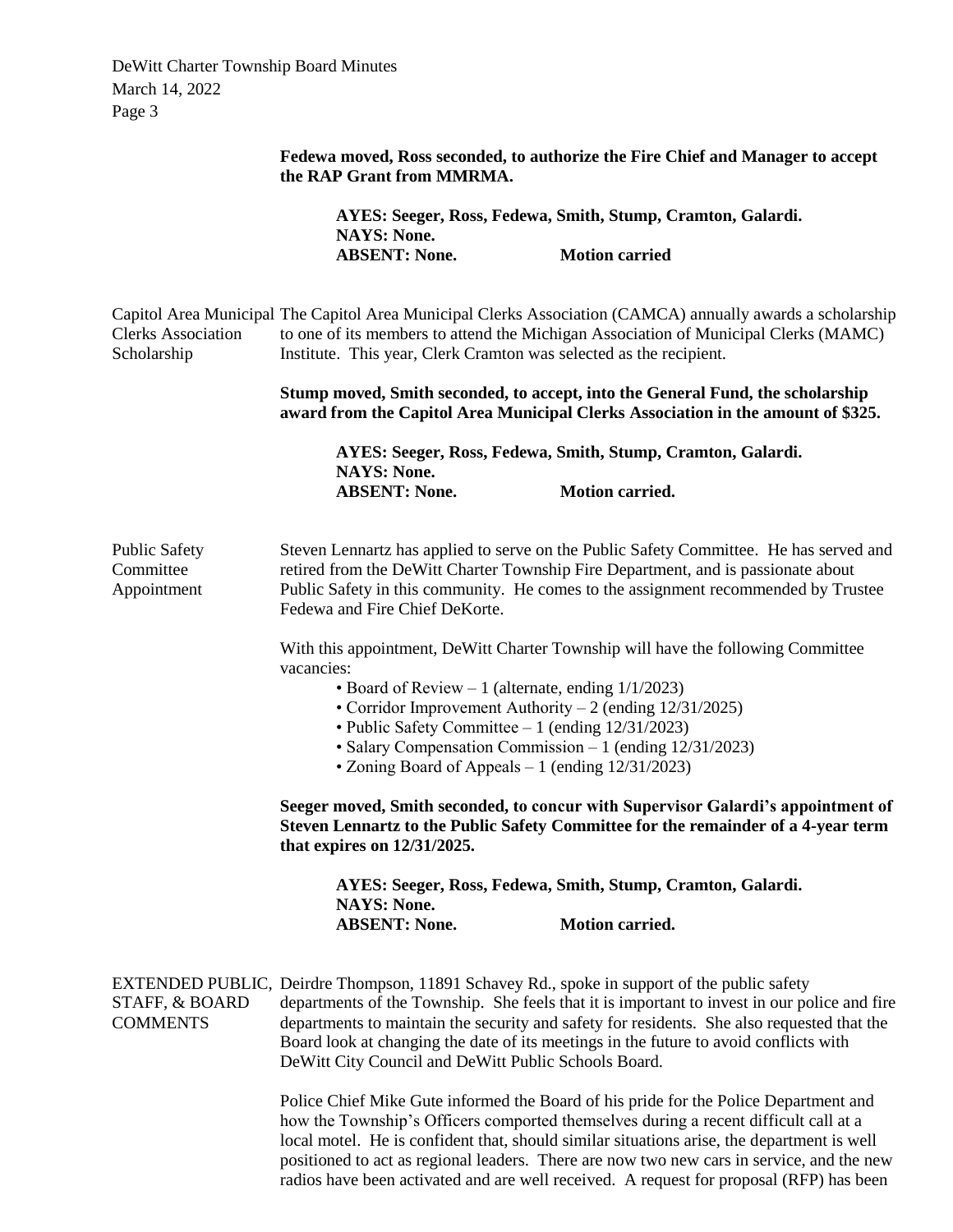> submitted for body worn cameras. Chief Gute informed the Board that the department is beginning to see fentanyl making its way into the Township. Lastly, Chief Gute introduced new Officer Megan Parviainen. She has just completed field training and is happy to serve the Township.

> Fire Chief Dave DeKorte has had a dissimilar experience with the new radio system as there have been difficulties activating the paging system and emergency sirens. March  $23<sup>rd</sup>$  at 1:00 PM there will be a state-wide tornado siren test. Chief DeKorte also informed the Board of a recent fire in the garage of a newly-built multi-family structure, and he complimented the building codes and Township Building Officials as the reason that the fire remained contained and did not spread throughout the structure.

Manager Dymczyk offer the following updates:

- Sergeant testing was conducted last week.
- Board Room and Conference Room 1 audio/video training was held for department heads. There are a few loose ends to tie up with the install.
- Two Personnel Committee meetings have been held in regard to the Officer Stump separation.
- There was a meeting with Officer Stump, Union representatives, and Township legal representation to determine next steps. A joint letter of agreement is forthcoming.
- Municipal Building South (new fire station) committee met last week.
- Clinton County Local Roads Projects meeting will be held tomorrow.
- SCCMUA Board meeting tomorrow.

Trustee Smith called upon everyone to support the new Culvers restaurant.

Trustee Fedewa notified the Board that the Planning Commission has a desire to have a joint meeting with the Board of Trustees. The Board discussed the possibility of using the joint meeting to review the housing study.

Trustee Ross notified the Board of a Lansing Board of Water and Light Human Resources Committee meeting tomorrow to fill a pair of vacancies.

Treasurer Stump informed the Board that the tax roll has been settled and sent to the County. Township audit fieldwork has wrapped, and DARA audit will begin this week.

Clerk Cramton presented that the Election Commission was convened earlier the evening, as required, for the May 3rd, 2022 Lansing Public Schools Election. The Remy-Chandler Intercounty Drain Board will be meeting in the Township Board Room on Friday, March 18th at 2:00 PM. Lastly, Clerk Cramton will be attending MAMC Clerk's Institute the week of March 21<sup>st</sup>, and will be on vacation the week of March 28<sup>th</sup>.